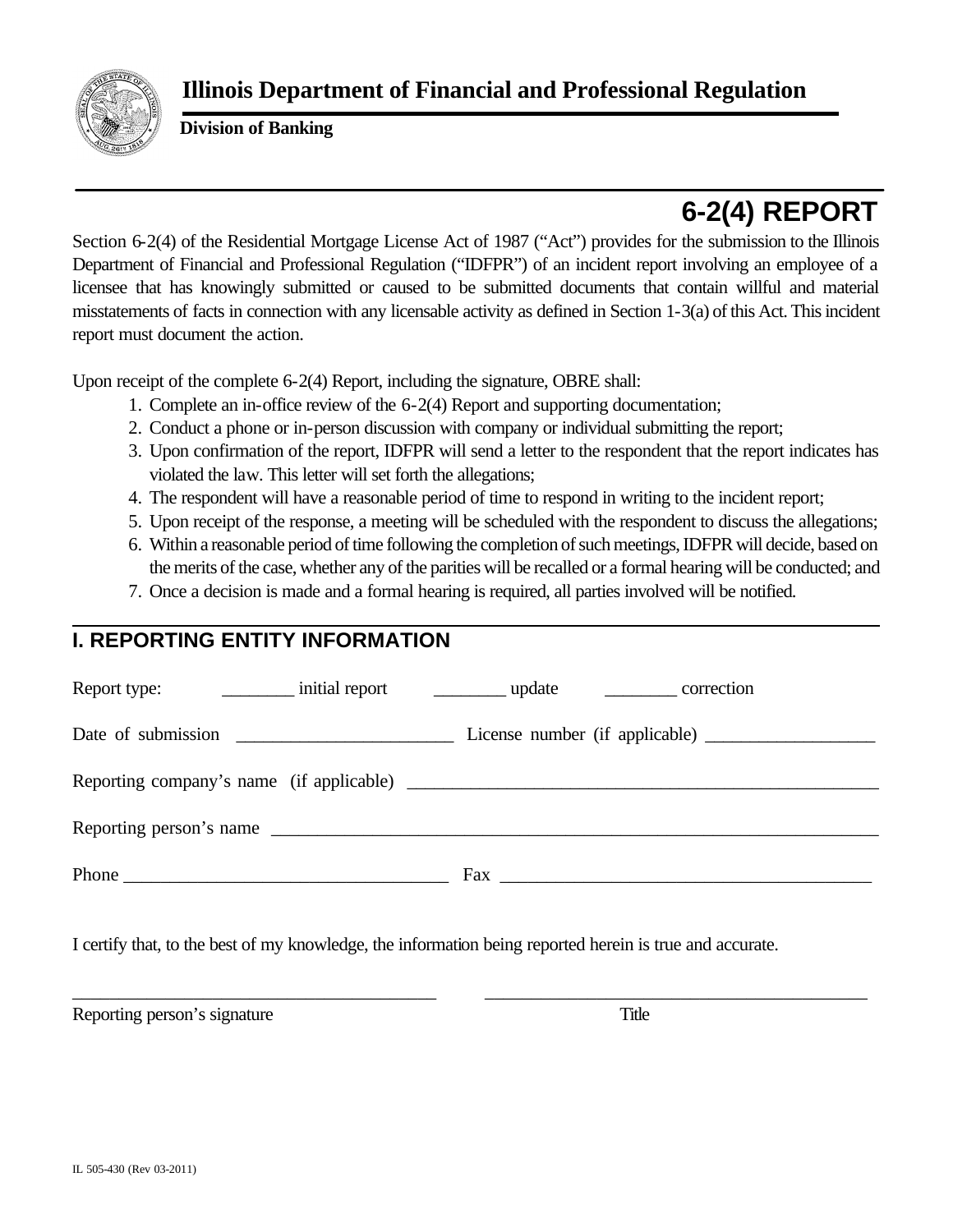### **II. ORIGINATING ENTITY INFORMATION**

|    |                                                      | Your company<br>Third party      | (Check if this incident involved a loan originated by your company.)<br>(Check if this incident involved a loan originated by a company other than                                                                                                                                                                                                                                                                                                                                                              |  |  |
|----|------------------------------------------------------|----------------------------------|-----------------------------------------------------------------------------------------------------------------------------------------------------------------------------------------------------------------------------------------------------------------------------------------------------------------------------------------------------------------------------------------------------------------------------------------------------------------------------------------------------------------|--|--|
|    |                                                      | N/A                              | your own.)<br>(Check if this incident did NOT involve a loan. Go to Addendum A.)                                                                                                                                                                                                                                                                                                                                                                                                                                |  |  |
|    | <b>Originating Company</b>                           |                                  |                                                                                                                                                                                                                                                                                                                                                                                                                                                                                                                 |  |  |
|    |                                                      |                                  |                                                                                                                                                                                                                                                                                                                                                                                                                                                                                                                 |  |  |
|    |                                                      |                                  |                                                                                                                                                                                                                                                                                                                                                                                                                                                                                                                 |  |  |
|    |                                                      |                                  |                                                                                                                                                                                                                                                                                                                                                                                                                                                                                                                 |  |  |
|    |                                                      |                                  |                                                                                                                                                                                                                                                                                                                                                                                                                                                                                                                 |  |  |
| 2. |                                                      |                                  | Originating individual (Provide the name of the individual who originated the loan, if known.)                                                                                                                                                                                                                                                                                                                                                                                                                  |  |  |
|    |                                                      |                                  |                                                                                                                                                                                                                                                                                                                                                                                                                                                                                                                 |  |  |
|    |                                                      |                                  |                                                                                                                                                                                                                                                                                                                                                                                                                                                                                                                 |  |  |
|    |                                                      |                                  | $City$ $Zip$ $Zip$                                                                                                                                                                                                                                                                                                                                                                                                                                                                                              |  |  |
|    |                                                      |                                  |                                                                                                                                                                                                                                                                                                                                                                                                                                                                                                                 |  |  |
|    |                                                      |                                  |                                                                                                                                                                                                                                                                                                                                                                                                                                                                                                                 |  |  |
|    |                                                      | <b>III. INCIDENT INFORMATION</b> | (Complete Addendum A for each incident and Addendum B for each person implicated.)<br>1. Date of incident                                                                                                                                                                                                                                                                                                                                                                                                       |  |  |
|    | $\frac{1}{\sqrt{1-\frac{1}{2}}}\sqrt{1-\frac{1}{2}}$ |                                  | 2. Was the incident reported to any regulatory, governmental or law enforcement agency?<br>$\frac{1}{\sqrt{1-\frac{1}{2}}\sqrt{1-\frac{1}{2}}\sqrt{1-\frac{1}{2}}\sqrt{1-\frac{1}{2}}\sqrt{1-\frac{1}{2}}\sqrt{1-\frac{1}{2}}\sqrt{1-\frac{1}{2}}\sqrt{1-\frac{1}{2}}\sqrt{1-\frac{1}{2}}\sqrt{1-\frac{1}{2}}\sqrt{1-\frac{1}{2}}\sqrt{1-\frac{1}{2}}\sqrt{1-\frac{1}{2}}\sqrt{1-\frac{1}{2}}\sqrt{1-\frac{1}{2}}\sqrt{1-\frac{1}{2}}\sqrt{1-\frac{1}{2}}\sqrt{1-\frac{1}{2}}\sqrt{1-\frac{1}{2}}\sqrt{1-\frac$ |  |  |
|    |                                                      |                                  | If "yes," to which agency                                                                                                                                                                                                                                                                                                                                                                                                                                                                                       |  |  |
| 3. |                                                      |                                  | Information submitted supporting incident being reported – check all that are applicable.                                                                                                                                                                                                                                                                                                                                                                                                                       |  |  |
|    |                                                      |                                  | Document evidence ________ Signed statement received _______ One witness's signed statement<br>Sworn testimony _______ Affidavit received ___________ Two witnesses' signed statement                                                                                                                                                                                                                                                                                                                           |  |  |

1. The incident being reported involves a residential mortgage loan that was originated by: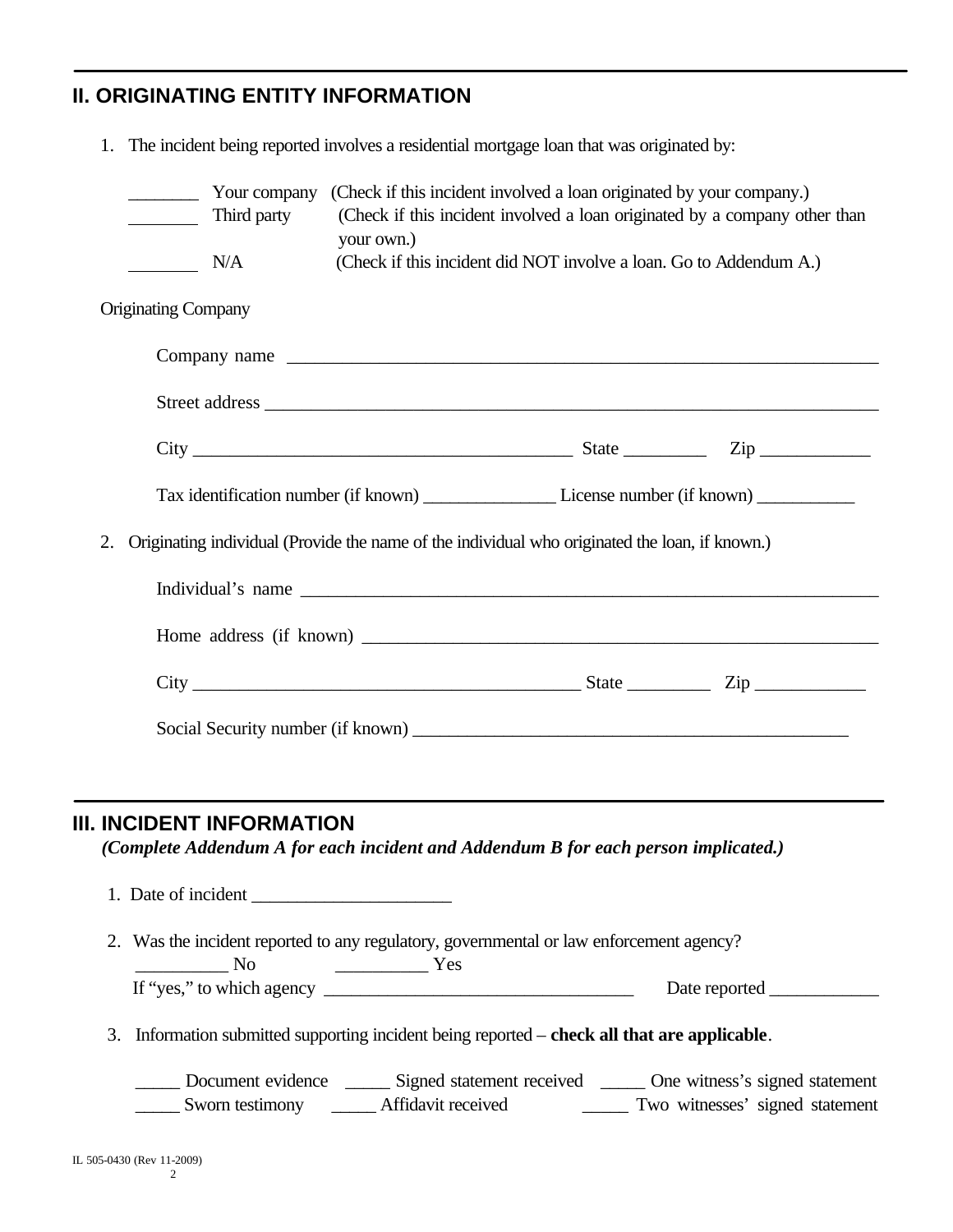### **ADDENDUM A. INCIDENT INFORMATION**

*Complete an Addendum A for incident being reported.*

NOTE: You must submit documentation verifying the incident or no action will be taken!

This addendum is limited to two (2) typewritten pages, which should be attached to this form.